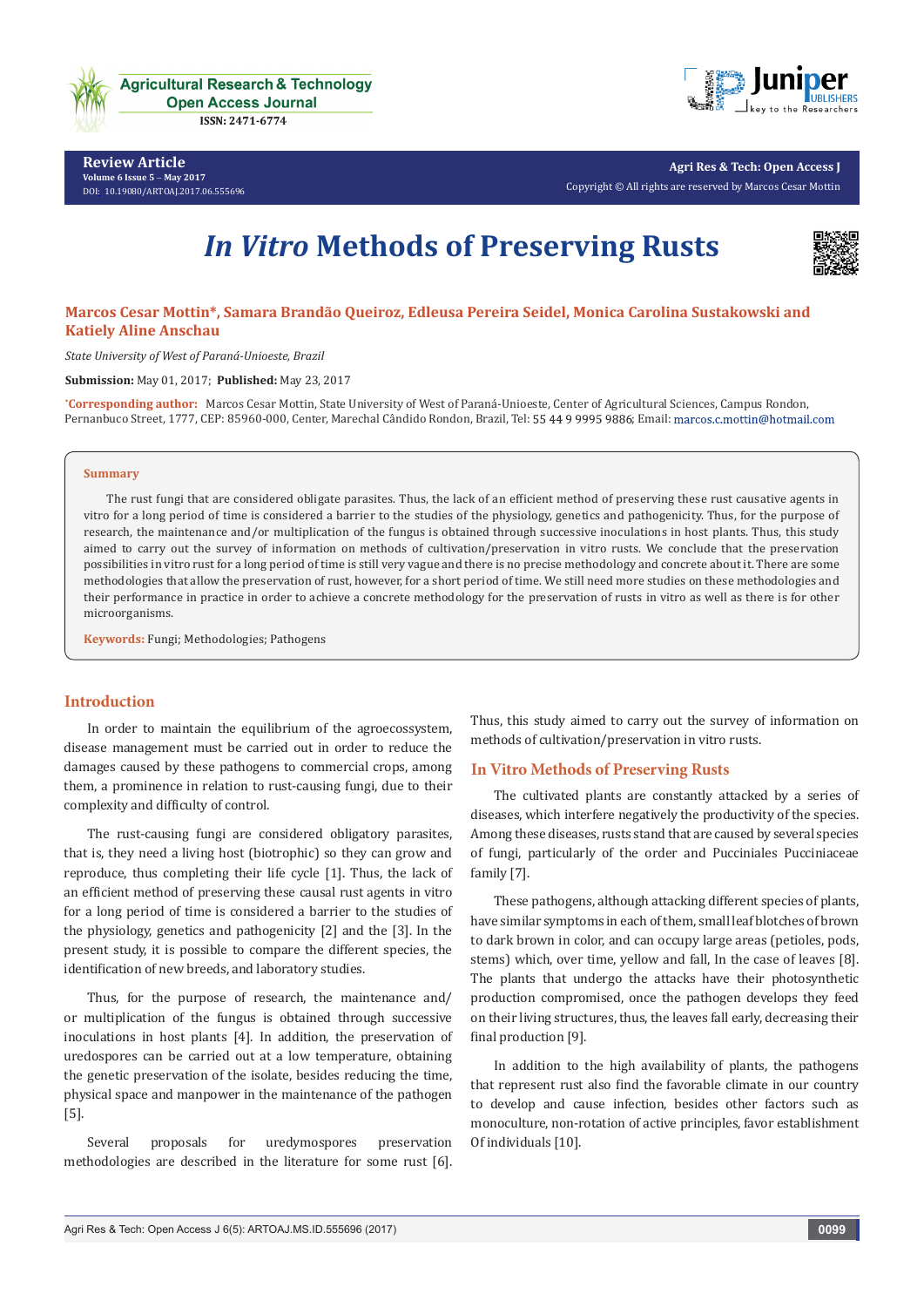It can be said that the only way to control this disease is through registered fungicides, which significantly increases the cost of production of the producers, as well as subjecting them to risks of contamination to their own health, as well as the fauna and flora in which These products are being handled. Another issue to be posed is that and depending on the successive applications, certain pathogens have to be made tolerant to some fungicides [11].

Another way of controlling these pathogens would be through the use of resistant varieties, which would be an efficient and quite feasible method, as well as preventive, however, these varieties are still commercially unavailable or unavailable in the market [12].

In an attempt to reduce the use of fungicides, minimizing the problem of environmental and human contamination, some scholars have invested their research in tests with biofungicides through plant extracts, however, a bottleneck of these surveys has been the maintenance of in vitro pathogens [13].

The pathogenic fungi that cause rust are classified as bryophytes, surviving only in living plant tissue, thus hindering the advancement of more advanced research in relation to their biology, cycle, variability, resistance, and so on [14].

Some researchers have been testing methods of creating some species in vitro, in an attempt to achieve enable the further expansion of such studies. The main objective is to imitate in the culture medium, components identical to those found in the leaves of the plants, thus enabling the development and establishment of the pathogen in question [3].

As an example, Pizetta et al. [15] in their study, they tested various means of enriched cultures: ASZV Kuck, SH Schenk and Hildebrandt and HG Harvey and Grasham for the development of Puccinia psidii adapting them extracts Jambeiro sheets (FJ) at four concentrations: 0.5; 1.0; 3.0 and  $5.0$ gL<sup>-1</sup>, concluding that only the first stage of fungal growth was reported, presenting only the growth of germ tubes of the pathogen, not giving segment in its development. Moreover, the same authors also report that only the supplemented culture media showed higher growth of the germ tube of P. psidii were ASZV means HG and FJ at a concentration 0.5gL-1.

Salustiano et al. [16], testing extracts of leaves and an essential oil lamp on urediniospores germination of rust: Puccinia psidii vastatrix Hemileia, pachyrhizi Phakopsora, and Cerotelium fici, concluded that both the treatments, impracticability the germination process urediniospores of Above mentioned rust. Already Capucho et al. [2] were able to maintain the viability of urediniospores in 42% of H. vastratrix eight months after installation test, using the methodology proposed by the authors, where the ampoules containing the urediniospores collected from infected leaves were sent to the laboratory, sealed in Bunsen burner placed in a beaker and treated with liquid nitrogen following the urediniospores were frozen immediately stored in Ultrafreezer (-80°C), thereby achieving more efficient preservation H. vastatrix vitro.

Beledelli et al. [17] evaluated the feasibility of Phakopsora pachyrhizi urediniospore in the absence of the host concluded that P. pachyrhizi urediniospore maintain viability by 11 weeks of storage, and still capable of causing infection and symptoms in moderate soybean plants. The methodology used was proposed by the authors with some adaptations carried out in Zambenedetti et al. [5], which was prepared a suspension containing 4.0mg of uredospores of P. pachyrhizi, 1000 ml of sterile distilled water and 0.5% tween 20, padronizadando in Neubauer chamber to 3.2x104 urediniósporosm $L^{-1}$  of water, the percentage of germination was verified in water and in agar-water and of infectivity by means of inoculations in soybean plants.

In order to evaluate methods of preservation of uredinióspores of Puccinia kuehnii, Tibolla et al. (B1) [3] with different methods of dehydration and the second one (B2), with different rehydration methods, were used for the treatment B1: 1 - dehydration in silica gel, lyophilization and without dehydration; (-20°C), deep-freezer (-80°C), and for B2 the treatments were: 1) dehydration on silica gel and without dehydration; Room temperature (20°C), refrigerator (5°C), freezer (-20°C) and deep-freezer (-80°C); With rehydration and without rehydration in the evaluations. The results found by the researchers were as follows: viability decreased as a function of time, with the best treatments reaching 27.6% and 6.6% at 30 days, and 12.0% and 1.9% at 60 days, For B1 and B2, respectively, since the dehydration method on silica gel followed by storage at -80°C was the only one that presented viable urediniósporos (1,2%) at 180 days, for B1 and for treatment B2, the best method was [3]. In the present study, it was observed that the germination rate was higher in the dry season.

## **Conclusion**

The possibilities of in vitro preservaç will rust for a long period of time is still very vague and there is no precise methodology and concrete about it.

There are some methodologies that allow the preservation of rust, however, for a short period of time.

We still need more studies on these methodologies and their performance in practice in order to achieve a concrete methodology for the preservation of rusts in vitro as well as there is for other microorganisms.

#### **References**

- 1. [Eckardtna \(2006\) Identification of rust fungi avirulence elicitors.](https://www.ncbi.nlm.nih.gov/pmc/articles/PMC1323479/) Plant [Cell 18:](https://www.ncbi.nlm.nih.gov/pmc/articles/PMC1323479/) 1-3.
- 2. Capucho AS, Souza AF, Zambolim EM, Caixeta ET, Rufino RJ, et al. (2005) Feasibility coffee rust uredospore (Hemileia vastatrix Berk. Et Br.) Under different methods of preservation in vitro. In: Coffee Research Symposium of Brazil, n4, 2005, Londrina. Anais ..., Brasília, DF. Embrapa Café.
- 3. Tibolla F, Sumida CH, Peitl DC, Canteri MG, Castro AMC (2012) In vitro preservation methods urediniospores Puccinia kuehnii. Summa Phytopathologica 38(3): 198-203.